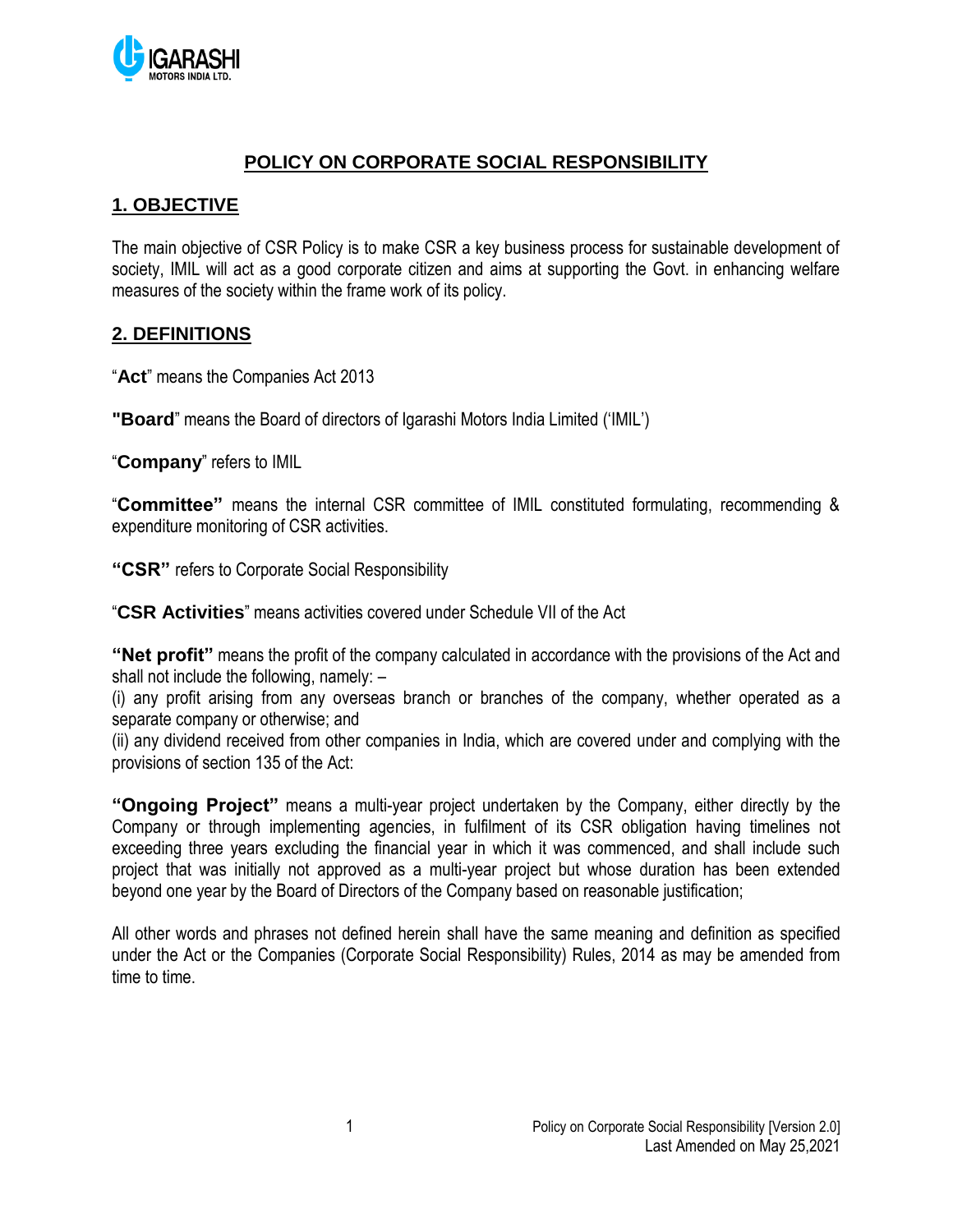

# **3. SCOPE**

# **3.1 Geographic Scope:**

a) The immediate surroundings of IMIL factory premises

b) The State, district, town or city as a whole where the IMIL factory is located

c) The country as part of IMIL's contribution to nation's emergencies w.r.t reliefs for trauma due to incidents or natural calamities.

### **3.2 Activity Scope:**

a) To develop Women Skill development

b) Environment Protection

c) other activities covered under the Schedule VII of the Act

# **4. PRINCIPLES**

a. Ensure care for all stakeholders in implementing its core business as well as CSR activities.

b. Remain committed to protecting the interests of all its partners and stakeholders including employees, contractual workers, shareholders, suppliers, end users and customers, communities affected

c. Undertake ethical business practices building on the existing systems for maintaining transparency and accountability.

d. Technology will be used to facilitate fair and transparent processes

e. Promote healthy workplaces and maintain commitment to quality, health and safety in every aspect of business.

f. Ensure environmental consideration and strategic environment conservation initiatives as an integral aspect of business processes.

g. Promote equality of opportunity and diversity of workforce throughout business operations.

# **5. PROCESS**

### **5.1 Committee:**

i. IMIL will have constituted its internal CSR committee at its office

ii. The Committee shall comprise of such number as specified under the Act.

iii. The Committee shall meet at such times as may be required for undertaking CSR activities

### **5.1.1 Functions & Duties of the Committee**

a. CSR Budget finalization with the Board of Directors Approval

- b. Monitoring & Fund Allocation for the projects
- c. Recommendations for necessary support
- d. Documentation of the minutes of the committee meeting

e. Preparing the annual report at the end of the financial year, giving a complete account of its activities which shall include project status, expense report any other relevant documents.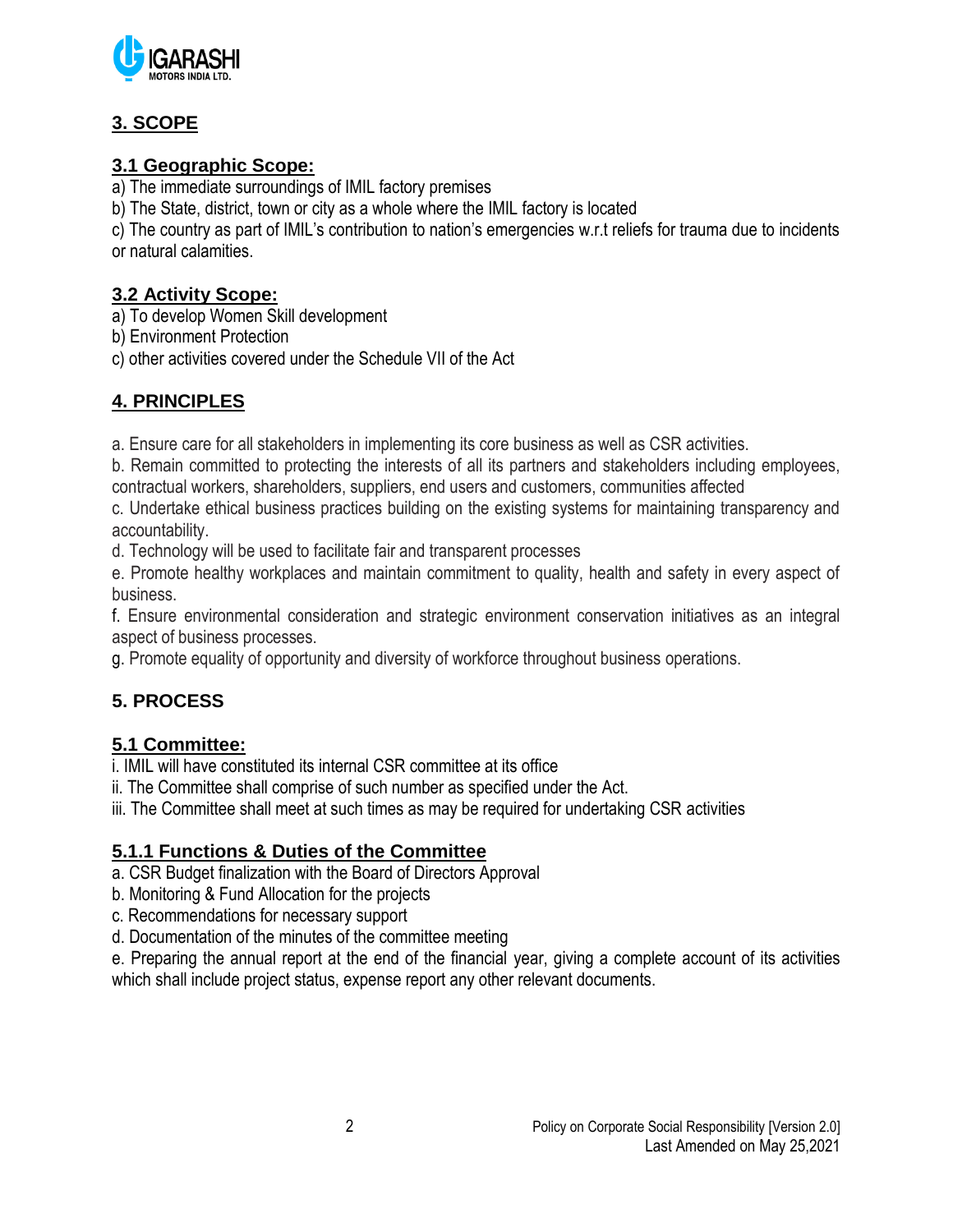

### **5.2 CSR Through Trust, Partners:**

The Committee may decide to undertake CSR Projects through a registered trust or a Company established by the Company or its Holding Company or subsidiary or associate Company. The Committee may also decide involve specialized agencies, which could include NGOs, Trusts, Self-Help Groups, Govt./ Semi- Govt./ Autonomous Organisations, Educational Institutions, Professional Consultancy Organisations, Registered Voluntary Organisations, or any other appropriate agency/ authorities.

The Committee shall explore the possibility of collaboration with similar corporate organizations/companies for undertaking CSR projects, programs or activities in such a manner that the CSR Committees of respective companies are in a position to report separately on such projects or programs or activities.

#### **5.3 Project Selection:**

5.3.1 CSR committee will be the controlling authority w.r.t the Project selection 5.3.2 The committee may shortlist & selects the projects including key focus areas (Ex. Women Education, Women Employment, Environment Protection) which are listed in Schedule VII of the Act.

#### **5.4 Project Execution:**

a) Committee shall decide to execute the projects through IMIL's employees and/ or

Through relevant external agencies

b) The selection executing team/external agencies for CSR will be done on the basis of Their willingness, interest and past track record.

#### **5.5 Project Management & Monitoring:**

a) The management & Monitoring of the projects will be under the direct preview of committee

b) The Monitoring & Report submission of the projects will be Monthly / Quarterly / Yearly based on the projects requirement

c) The CSR working members ,if any, shall directly report to the committee

d) Project status & completion evidences shall be provided now and then to the committee

e) At the end of every financial year, the Committee will submit its report to the Board.

f) The Board of a company shall satisfy itself that the funds so disbursed have been utilized for the purposes and in the manner as approved by it and the Chief Financial Officer or the person responsible for financial management shall certify to the effect.

#### **5.6 Project Fund Allocation:**

a) Fund allocation for the project shall be the committee's discretion based on the project report submitted

b) All expense reports of the projects shall be kept readily available

c) The expenses towards the projects shall be submitted & settled on regular basis

d) Any additional expenses incurred other than those mentioned in the project budget shall be done only after obtaining the board approval

e) The Management & Monitoring of the projects will be under the direct supervision of the committee members